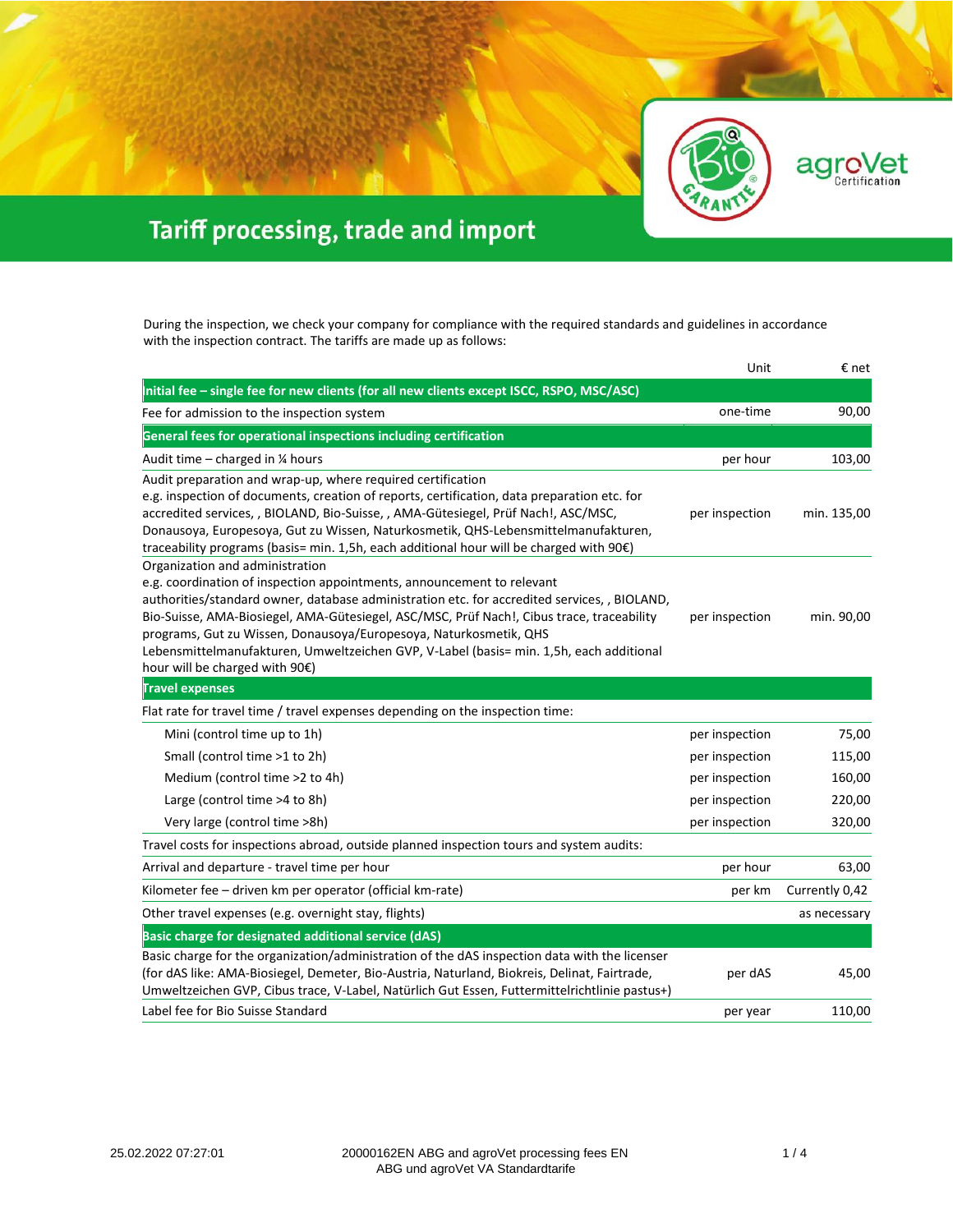

agroVet

## Tariff processing, trade and import

| <b>Additional services</b>                                                                                                                                                                                                                                                                                                                                                                                       |                        |                        |
|------------------------------------------------------------------------------------------------------------------------------------------------------------------------------------------------------------------------------------------------------------------------------------------------------------------------------------------------------------------------------------------------------------------|------------------------|------------------------|
| Product or special certificate                                                                                                                                                                                                                                                                                                                                                                                   | per piece              | 45,00                  |
| Other services on request (e.g. internal inquires, change of contracts according to client's<br>demand, project management, checking labels and recipes, internal processing of private<br>standards, written research, project development, clarification orders, processing of late<br>submissions, processing of reportable sanctions etc.)                                                                   | per hour               | 90,00                  |
| Other additional services<br>e.g. B. internal technical research and reviews, according to changes in contracts<br>Request from customers, project support, recipe and labeling tests, internal<br>Processing of private standards, written specialist research, project development,<br>Clarification orders, processing of subsequent submissions, processing of those<br>subject to reporting sanctions, etc. | per hour               | 90,00                  |
| Feed directive pastus+ small quantities regulation of Agrarmarkt Austria Marketing<br>Requirements of the QS-system of QS Qualität und Sicherheit GmbH/Smallest<br>producers of single feed manufacturers                                                                                                                                                                                                        |                        |                        |
| Approval for provisional delivery authorization (Q+S):<br>Audit preparation, review and evaluation of the management system<br>documentation, new registration/ Access to the database, confirmation of the proper<br>documentation to Q+S                                                                                                                                                                       | per hour               | 90,00                  |
| Inspection time $-$ charged in $\frac{1}{4}$ hours                                                                                                                                                                                                                                                                                                                                                               | per hour               | 130,00                 |
| Audit preparation and wrap-up, if necessary certification<br>e.g. document check, reporting, certification, data preparation etc.<br>for accredited services (Basis = min. 1h, spot inspections basis = min. 0.5h)                                                                                                                                                                                               | per hour               | 130,00                 |
| Organization and administration<br>e.g. coordination of appointments, announcement to the relevant<br>authorities/standard owner, database administration etc.<br>for accredited services (Basis = min. 1h, spot inspections basis = min. 0.5h)                                                                                                                                                                  | per audit/<br>standard | 90,00                  |
| System participation fees of QS Qualität und Sicherheit GmbH – feed industry                                                                                                                                                                                                                                                                                                                                     |                        | acc. Scale of fees Q+S |
| Travel expenses                                                                                                                                                                                                                                                                                                                                                                                                  |                        | see travel expenses    |
| Feed directive pastus+ of Agrarmarkt Austria Marketing<br>Requirements of the QS system of QS Qualität und Sicherheit GmbH<br>Scope: Feed production/private labelling/trade/transport/storage and handling                                                                                                                                                                                                      |                        |                        |
| Inspection time $-$ charged in $\frac{1}{4}$ hours                                                                                                                                                                                                                                                                                                                                                               | per hour               | 130,00                 |
| Audit preparation and wrap-up, if necessary certification<br>e.g. document check, reporting, certification, data preparation etc.<br>for accredited services                                                                                                                                                                                                                                                     | per audit              | 260,00                 |
| Organization and administration<br>e.g. coordination of appointments, announcement to the relevant<br>authorities/standard owner, database administration etc.<br>for accredited services (Basis = min. 1h, spot inspections basis = min. 0.5h)                                                                                                                                                                  | per audit/<br>standard | 130,00                 |
| Pre-audit / preliminary talk (optional)                                                                                                                                                                                                                                                                                                                                                                          | per hour               | 130,00                 |
| System participation fees of QS Qualität und Sicherheit GmbH - feed industry                                                                                                                                                                                                                                                                                                                                     |                        | acc. Scale of fees Q+S |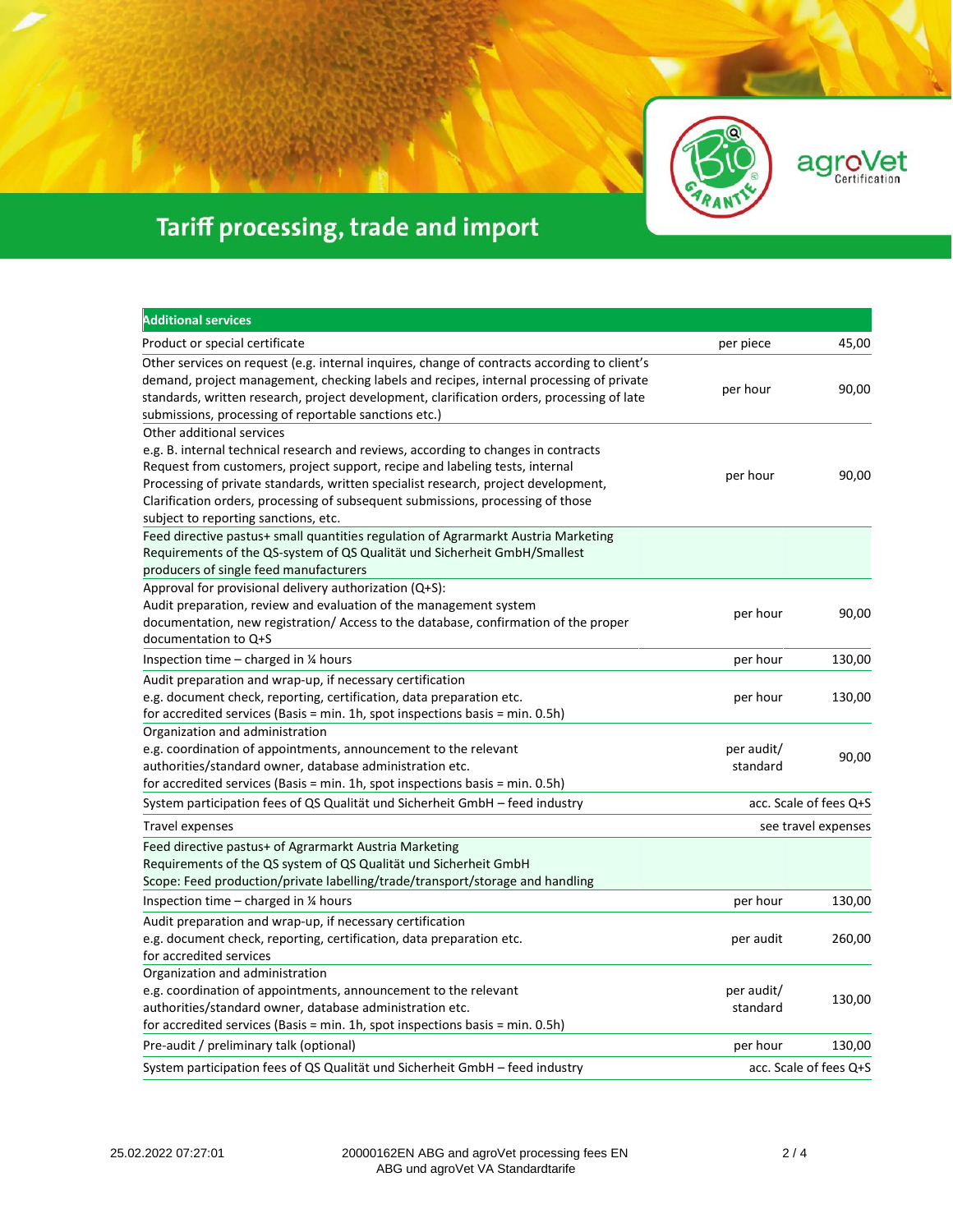



## Tariff processing, trade and import

| Travel expenses                                                                                                                                                                                                                                                                 | see travel expenses                               |                     |
|---------------------------------------------------------------------------------------------------------------------------------------------------------------------------------------------------------------------------------------------------------------------------------|---------------------------------------------------|---------------------|
| Feed directive pastus+ der Agrarmarkt Austria Marketing                                                                                                                                                                                                                         | see general tariff sheet                          |                     |
| Scope: mobile grinding and mixing plant                                                                                                                                                                                                                                         |                                                   |                     |
| MSC/ASC Marine Stewardship Council/Aquaculture stewardship council<br><b>System audit</b>                                                                                                                                                                                       |                                                   |                     |
| One-time registration fee for new clients (administration fee of q.inspecta)                                                                                                                                                                                                    | per operator                                      | 250,00              |
| Annual administrative at rate (q.inspecta administration flat rate)                                                                                                                                                                                                             | per operator                                      | 250,00              |
| Q.inspecta certification costs (max. 4 hours, additional expenditure 150 $\epsilon$ /h):                                                                                                                                                                                        |                                                   |                     |
| Tariff for individual certification (single-site or MSC or ASC)                                                                                                                                                                                                                 | per certification                                 | 420,00              |
| Combined tariff for individual certification (MSC and ASC)                                                                                                                                                                                                                      | per certification                                 | 735,00              |
| Certification costs for default-/CFO-branches                                                                                                                                                                                                                                   |                                                   | on request          |
| Other services<br>e.g. processing of measures in the case of deviations, additional certification eff ort,<br>administration of changed basic company data, additions to the scope of<br>certification, applications for extensions, customer specific additional services etc. | per hour                                          | 150,00              |
| <b>Travel expenses</b>                                                                                                                                                                                                                                                          |                                                   | see travel expenses |
| RSPO Roundtable on Sustainable Palm Oil (System audit)                                                                                                                                                                                                                          |                                                   |                     |
| Admission to the inspection system (initial information package RSPO Standard),<br>trademark use, master data query, risk assessment, pre-audit evaluation: Document<br>review before the initial audit to check the realization of the implementation,<br>administration.      | one-time                                          | 345,00              |
| Inspection time $-$ charged in $\frac{1}{4}$ hours                                                                                                                                                                                                                              | per hour                                          | 130,00              |
| Certification, document check, reporting, reporting to the standard operator (Palm-<br>Trace),<br>Basic tariff: 1–9 locations. From 10 locations, a higher tariff will be charged based on<br>the effective expenses                                                            | per certificate                                   | 1050,00             |
| <b>Travel expenses</b>                                                                                                                                                                                                                                                          |                                                   | see travel expenses |
| <b>ISCC International Sustainability &amp; Carbon Certification (System audit)</b>                                                                                                                                                                                              |                                                   |                     |
| Administration/preparation                                                                                                                                                                                                                                                      | all-inn                                           | 505,00              |
| Inspection time lead auditor (hourly rate: 125€)                                                                                                                                                                                                                                | daily rate                                        | 1004,00             |
| Inspection time sub auditor (hourly rate: $98E$ )                                                                                                                                                                                                                               | daily rate                                        | 824,00              |
| Creating report by lead auditor (hourly rate: $125 \epsilon$ )                                                                                                                                                                                                                  | daily rate                                        | 1040,00             |
| Certification according to ISCC, document check, creating the certification (hourly<br>rate: 125€)                                                                                                                                                                              | daily rate                                        | 1040,00             |
| Travel expenses                                                                                                                                                                                                                                                                 | see travel expenses                               |                     |
| ISCC fee and contribution structure:<br>The contributions are calculated from the registration and certification fees.<br>For details see ISCC registration e-mail or http://www.iscc-system.org                                                                                | see registration e-mail or<br>www.iscc-system.org |                     |